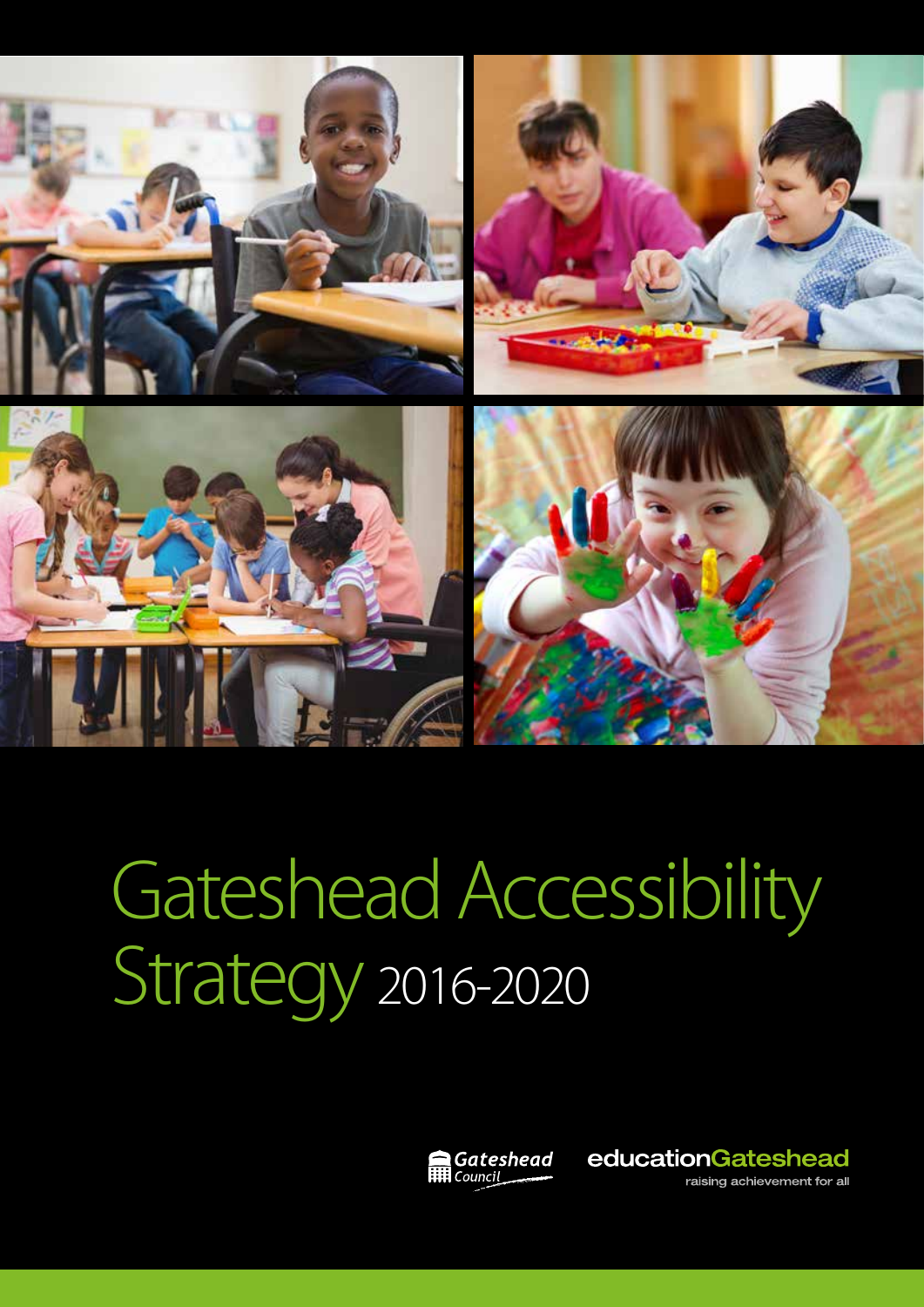### Contents

#### **Section 1 Context and Background**

| <b>Section 2 The Accessibility Strategy</b>                 |  |
|-------------------------------------------------------------|--|
|                                                             |  |
|                                                             |  |
|                                                             |  |
|                                                             |  |
|                                                             |  |
| <b>Appendix A</b>                                           |  |
| Accessibility criteria and standards for maintained schools |  |
|                                                             |  |
| <b>Appendix B</b>                                           |  |
|                                                             |  |
| <b>Appendix C</b>                                           |  |
|                                                             |  |

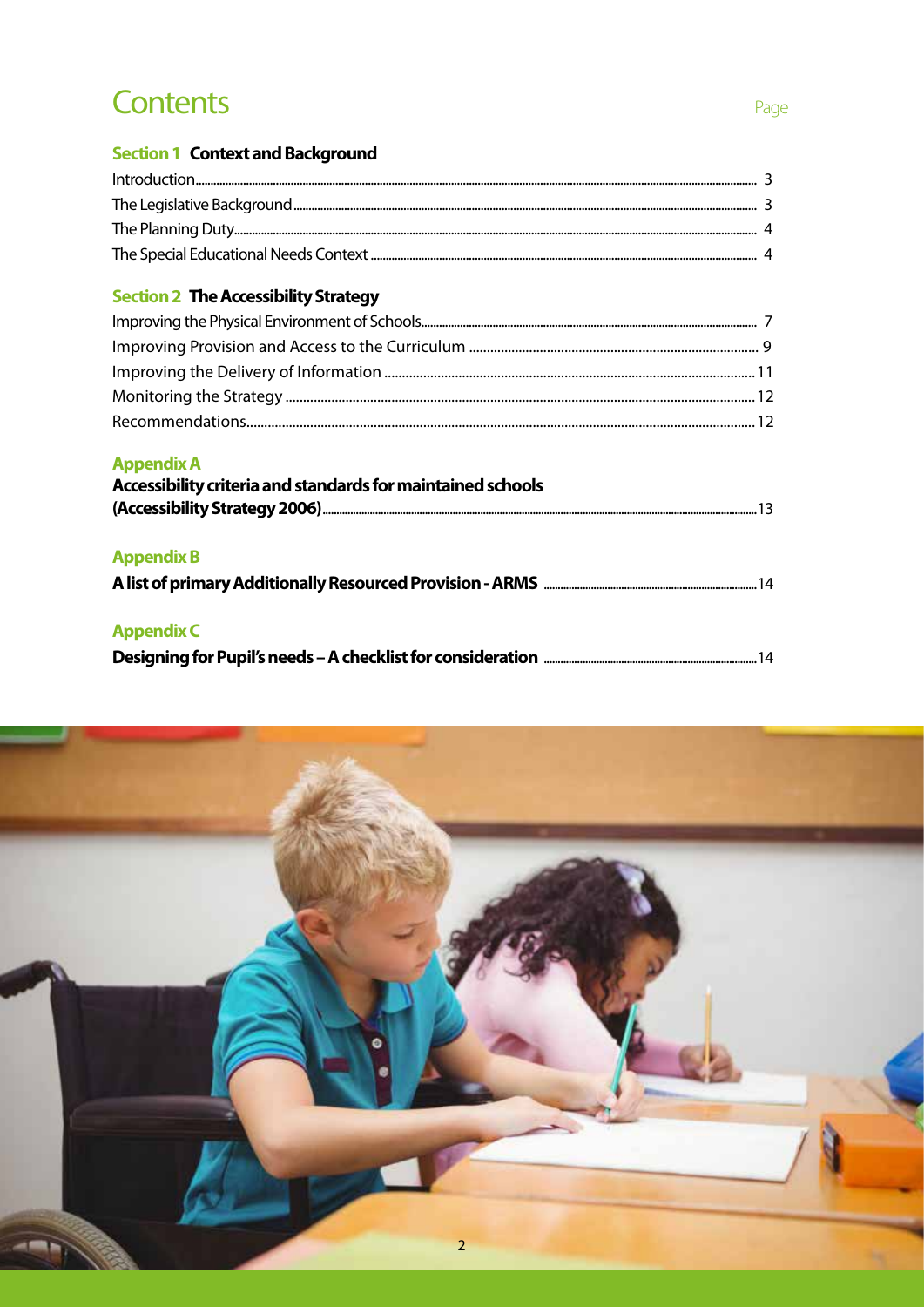## Section 1 **Context and Background**

### Introduction

Improving access to education and educational achievement by disabled pupils is essential to ensuring equality of opportunity and securing their full participation in society.

This Accessibility Strategy explains how the local authority (LA) has adopted a strategic approach to planning for increased access to its schools, to the curriculum and to information. It is a revision and update of the second Accessibility Strategy (2012-2015) and restates the principles and approaches that the Council is taking on accessibility issues in education.

The strategy links with other planning processes in the LA and supports the LA's priorities and principles within the LA Safeguarding Board's strategy and particularly addresses aspects of the guidance document 'Safeguarding Disabled Children' 2009.

This policy takes in to account the 2014 Special educational needs and disability Code of Practice: 0 to 25 years statutory guidance for organisations who work with and support children and young people with special educational needs and disabilities.

### The Legislative Background

The Equality Act came into force on 1 October 2010. It effectively consolidated the disparate equality/ discrimination related to legislation into a single act.

It supports the principle that

#### *'All children and young people who live in a school's locality, no matter what their background, circumstances or perceived ability, belong in the local community and share the same rights to quality education in their local neighbourhood school.'*

The Act has a Single Equality Duty and covers: disability, race, gender, age, sexual identity, religion and pregnancy.

The Special Educational Needs and Disability Act (SENDA) 2001 amended the Disability Discrimination Act (DDA) 1995 to prevent discrimination against disabled people in their access to education. It is unlawful for LAs or schools to discriminate, without justification, against disabled pupils (and prospective pupils) in all aspects of school life. There are two key duties:

- not to treat disabled pupils (and prospective pupils) less favourably; and
- to take reasonable steps to avoid putting disabled pupils at a substantial disadvantage.

The passing of the Disability Discrimination Act 2005 (which amended the 1995 Act of the same name) introduced a new duty on public authorities to eliminate unlawful discrimination against disabled people and to actively promote their equality and positive attitudes towards them.

The principle behind the 2001 legislation is that wherever possible disabled pupils should have the same opportunities as non-disabled pupils in their access to all aspects of education. The 2005 Act extends the definition of disability and also defines the pre-emptive approach which is required from public authorities towards disability equality.

Duties on schools and LAs and guidance on how to avoid discrimination against pupils are set out in the Code of Practice for Schools published by the Disability Rights Commission (July 2002).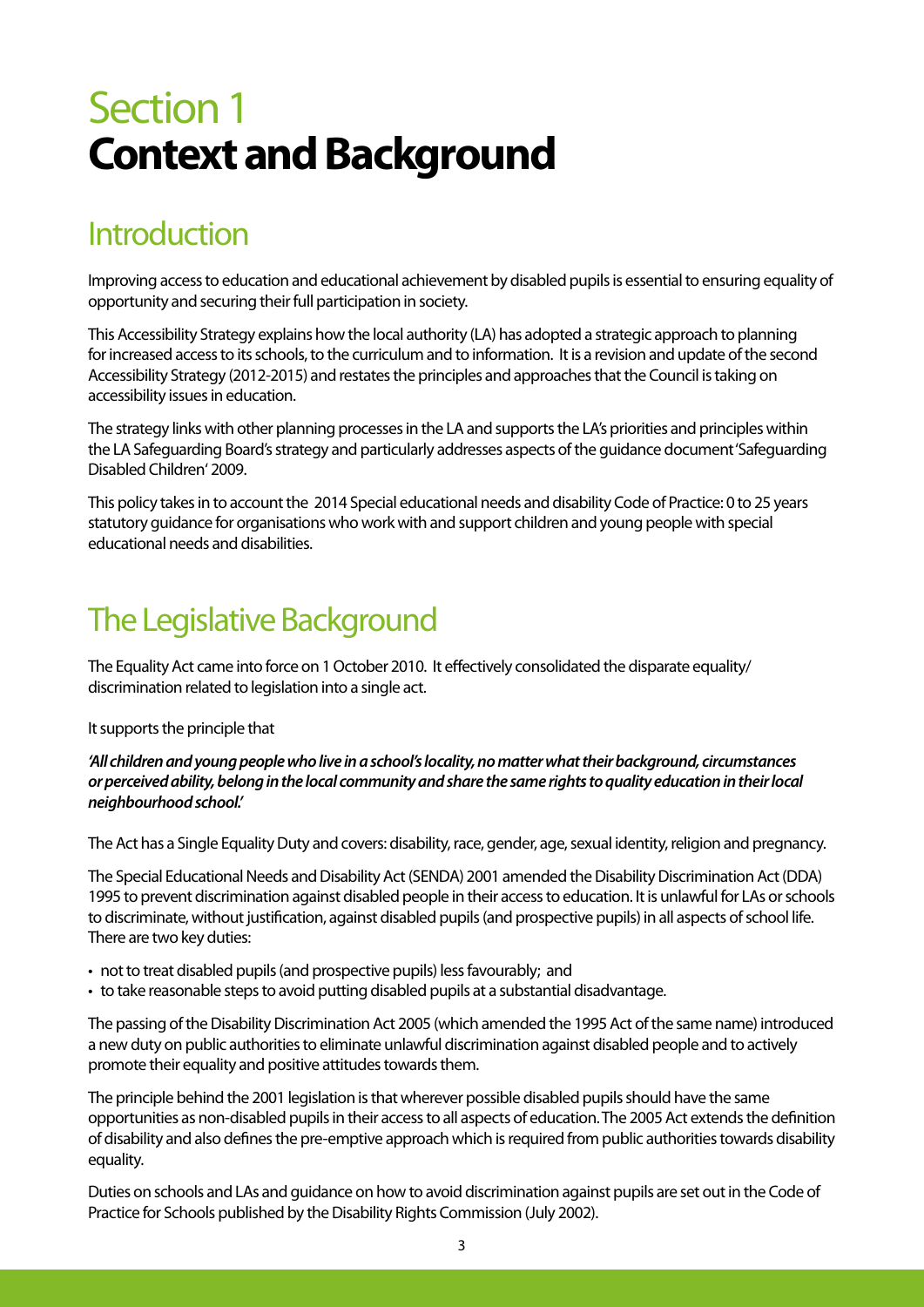#### **The Lamb Report – review of SEN and Disability, 2009 reviewed**

- meeting the needs of parents
- providing greater transparency in the system
- providing a clearer focus on outcomes for children with SEN and disabled children
- improving compliance with the duties
- taking account of proposals on 21st century schools and school report cards

#### **and made recommendations to bring significant change in four key areas:**

- communication and engagement with parents rather than standard information
- a reduction in the specific SEN requirements in favour of covering SEN and disability in information for all children
- an increased focus on outcomes for disabled pupils and pupils with SEN
- tighter quality assurance and accountability for meeting streamlined requirements

#### **Safeguarding and disability guidance 2009 raised the following issues:**

- Dependency on others for intimate care and needs being met
- Lack of understanding and training about safeguarding and disabled children
- Reducing isolation giving greater access to others
- Limited personal safety creating safe environments
- Supporting communication aids

#### **The Equality Act 2010 sets out the legal obligations that schools, early years providers, post-16 institutions, local authorities and others have towards disabled children and young people:**

They **must not** directly or indirectly discriminate against, harass or victimise disabled children and young people.

They **must** make reasonable adjustments, including the provision of auxiliary aids and services, to ensure that disabled children and young people are not at a substantial disadvantage compared with their peers. This duty is anticipatory – it requires thought to be given in advance to what disabled children and young people might require and what adjustments might need to be made to prevent that disadvantage.

Public bodies, including further education institutions, **local authorities**, maintained schools, maintained nursery schools, academies and free schools are covered by the public sector equality duty and when carrying out their functions must have regard to the need to eliminate discrimination, promote equality of opportunity and foster good relations between disabled and non-disabled children and young people. They **must** publish information to demonstrate their compliance with this general duty and **must** prepare and publish objectives to achieve the core aims of the general duty. Objectives must be specific and measurable.

The duties cover discrimination in the provision of services and the provision of education, including admissions and exclusions. All providers **must** make reasonable adjustments to procedures, criteria and practices and by the provision of auxiliary aids and services. Most providers must also make reasonable adjustments by making physical alterations. Schools and local authority education functions are not covered by this last duty, b**ut they must publish accessibility plans (and local authorities, accessibility strategies) setting out how they plan to increase access for disabled pupils to the curriculum, the physical environment and to information.**

School governing bodies and proprietors must also publish information about the arrangements for the admission of disabled children, **the steps taken to prevent disabled children being treated less favourably than others, the facilities provided to assist access of disabled children, and their accessibility plans.** 

**Where a child or young person is covered by SEN and disability legislation, reasonable adjustments and access arrangements should be considered as part of SEN planning and review. Where school governors are publishing information about their arrangements for disabled children and young people, this should be brought together with the information required under the Children and Families Act 2014.**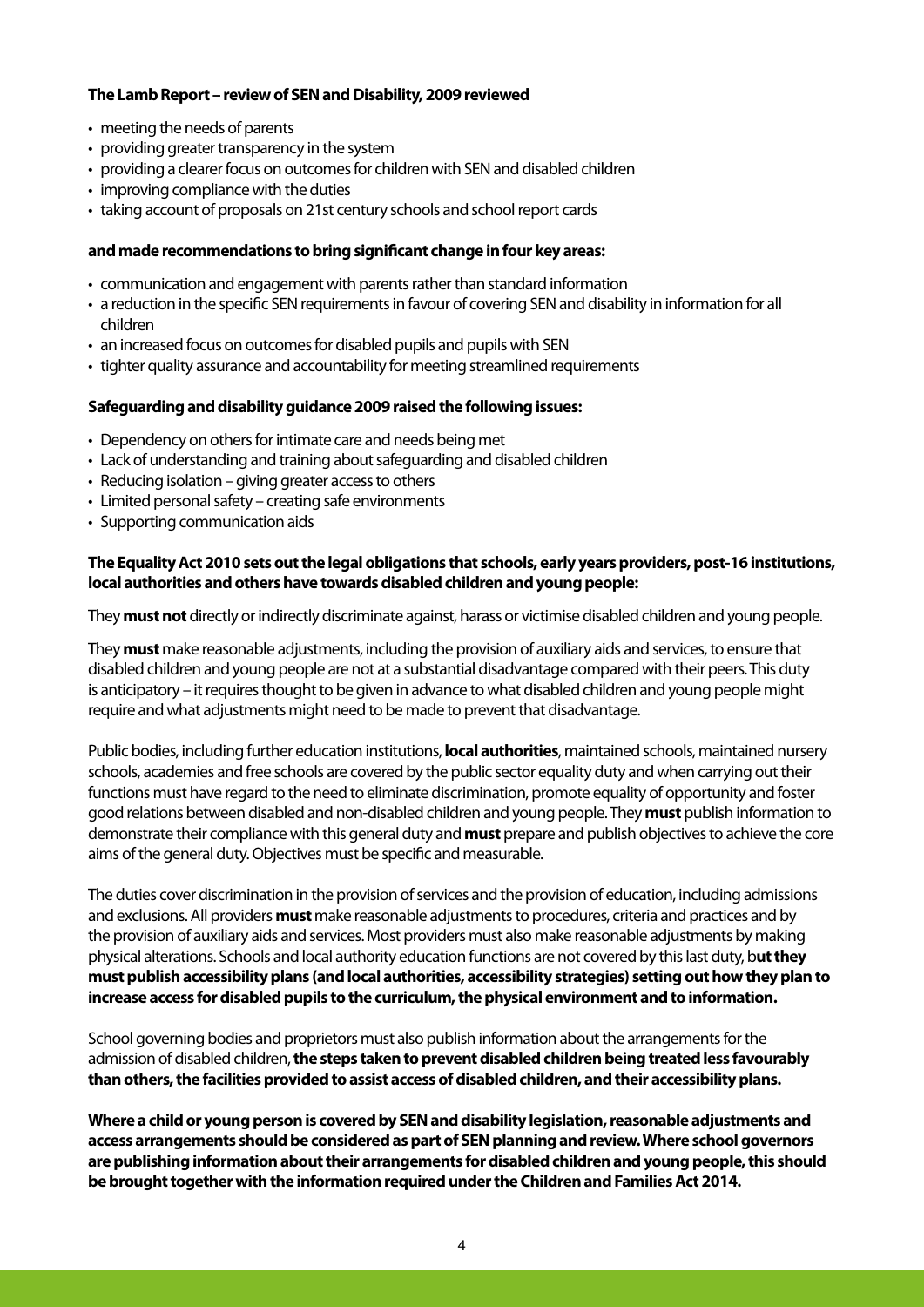### The Planning Duty

The 2010 Equality Act has consolidated all equality/discrimination related legislation. The 2001 (SENDA) Act also introduced a planning duty under which all LAs must produce an Accessibility Strategy for the schools for which they are responsible, and all schools must produce their own Accessibility Plans. The aims of both the LA Strategy and individual School Accessibility Plans are to improve the physical environment and increase access to the curriculum. Relevant proposals will be incorporated within the LA's capital proposals and the Asset Management Plan to ensure delivery of these aims.

Gateshead Council's first (2003-2006) Accessibility Strategy set out how the Council intended to fulfill its duties under the 2001 Act. The Strategy was also drawn up in accordance with the requirements of the Disability Discrimination Act (DDA) 1995; it took account too of the guidance provided by the Department for Education & Skills (DfES) in "Accessible Schools: Planning to increase access to schools for disabled pupils".

#### **In 2005 The Disability Equality Duty was introduced into the Disability Discrimination Act (DDA) 1995 and set out:**

- A general duty The Disability Equality Duty (DED) take proactive steps to ensure their disabled pupils, staff and governors, parents/carers and other people using the school are treated equally.
- A specific duty requires a **disability equality scheme** to show how it will meet the general duty.

In Gateshead the Disability Equality Scheme action plan and accessibility action plan are the same plan. School disability equality schemes were developed from 2010 for a further 3 years in Gateshead. **This Gateshead document is still recommended to be used after 2015 and is attached with this policy**. The Equality Act 2010 supports a single equality plan which covers all of the protected characteristics including disability. Schools may have produced a single plan or continued a focus on their Disability Equality Scheme and action plan.

#### **The second strategy (2006 -2010) further developed the objectives set out below**:

- increasing the extent to which disabled pupils can participate in the school curriculum
- improving the physical environment of schools to increase the extent to which disabled pupils can take advantage of education and associated services
- improving the delivery to disabled pupils of written information which is provided to pupils who are not disabled. This should be done within a reasonable period of time and in formats which take account of views expressed by the pupils or parents about their preferred means of communication.

### The Special Educational Needs Context

#### **Principles**

Support for many children with disabilities is provided by schools and the LA through the Special Educational Needs (SEN) framework, guidance for which is set out in the SEN Code of Practice. The principles of the Code are that:

- a child with special educational needs should have their needs met
- the special educational needs of children will normally be met in mainstream schools or settings
- the views of the child should be sought and taken into account
- parents have a vital role to play in supporting their child's education
- children with special educational needs should be offered full access to a broad, balanced and relevant education, including an appropriate curriculum for the foundation stage and the National Curriculum.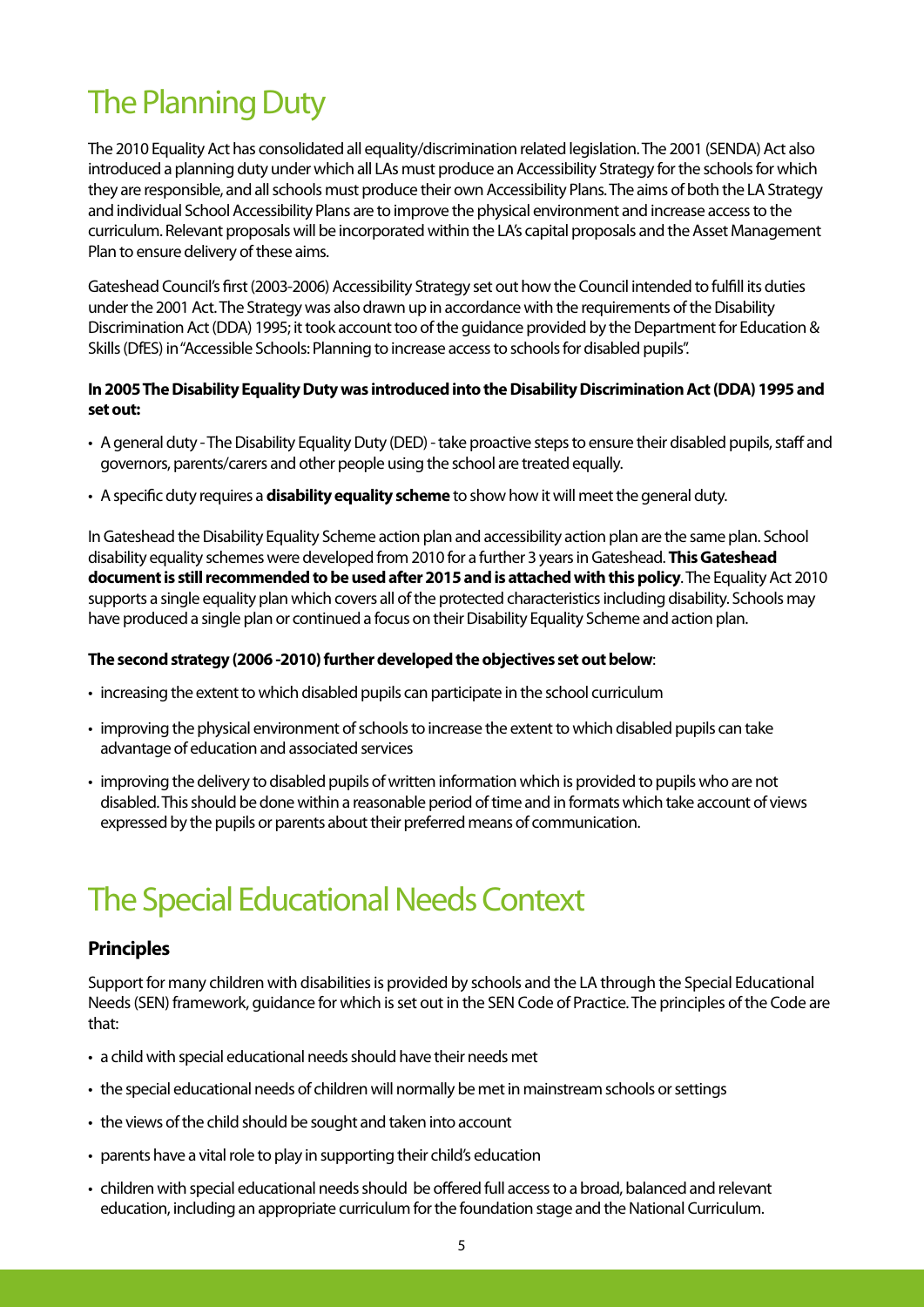These principles apply equally to children with disabilities.

Gateshead LA recognises the knowledge which parents have of their child's abilities and disabilities, and in light of the Lamb Report recommendations, seeks to work collaboratively with them in overcoming the barriers to education and life chances which each child may experience as a result of their disability or special educational needs. The Parent Partnership Service has an important role in developing and improving communication between the services of the LA, voluntary agencies, parents and children.

The LA also works in partnership with other agencies, both voluntary and statutory, in understanding children's disabilities and providing effective support. Various groups and committees support the strategic development of policy and provision in areas of SEN. These groups include representatives of parents, voluntary and private organisations as well as statutory agencies.

That Strategy is supported by the SEN Implementation Plan - Towards 2012 which sets out key actions to be achieved within specified timescales for each of the above priorities. As indicated above, many of those specific actions have direct relevance and applicability to the Accessibility Strategy.

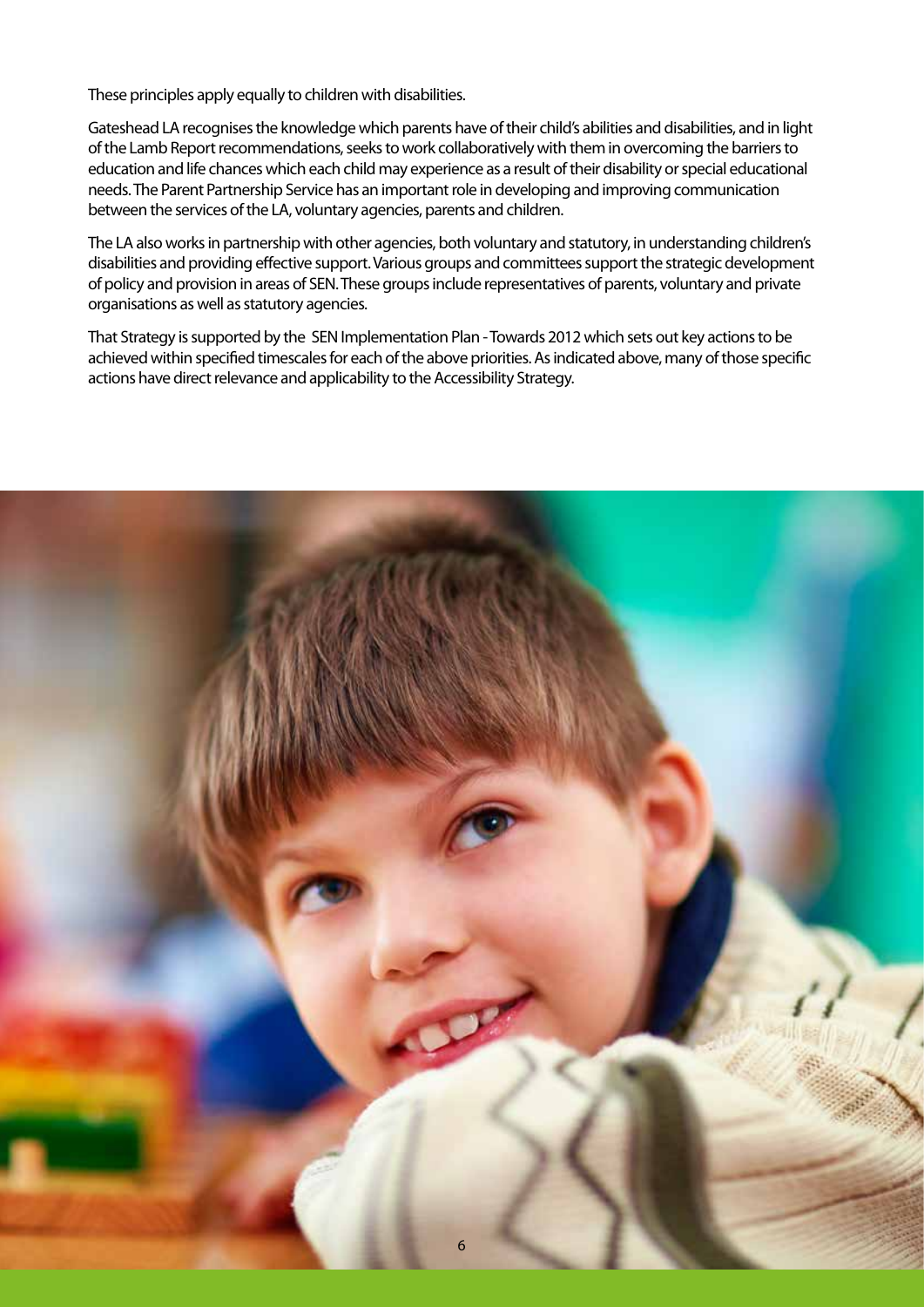# Section 2 **The Accessibility Strategy**

### Improving the Physical Environment of Schools

The LA considers inclusive design and accessibility of the physical environment of its schools through each new building development. The LA team now have considerable experience and knowledge based on the two previous strategies and the work involved with all partners. In partnership with schools the LA will continue to support that accessibility is not a barrier to preventing pupils from attending local schools when their needs could be met there.

#### **Context**

The planning duty on schools and LAs includes improvements to the physical environment of schools and the provision of physical aids to education. Such improvements may include unique facilities located to be accessible to all users. Improvements could also be achieved by the reallocation of rooms for particular specialisms, the removal of obstructions from circulation areas, improving the acoustic environment and changing classroom layouts. Physical aids to education could include the provision of specialist seating or desks, and ICT equipment.

These improvements will be accessible to all users.

The LA recognises the need to work positively with governing bodies of schools to assist them in understanding their additional responsibilities under the *Equality Act*, including the planning duty and, where appropriate, to plan jointly the improved accessibility of school buildings and facilities. The 2006-2010 Accessibility Strategy has successfully facilitated a broad range of developments across schools based on its minimum criteria (see Appendix A).

Following commencement of the Accessibility Strategy in 2006, 100% of Primary/Infant/Junior Schools received a visit from the Local Authority, whereby the minimum standards set out within Appendix A were discussed. This included scoping any accessibility requirements, with a view to programming works in subsequent Capital Programmes.

The Accessibility Strategy 2006-2010 set thirteen minimum standards for schools to achieve. These standards, following consultation with schools, were to be achieved by a combination of building works and the school implementing management plans to manage certain aspects/situations.

Following commencement of the Accessibility Strategy in 2006, identified works in schools have now been completed as far as practically possible.

To date there are 4 Primary Schools in the Borough where it is not considered feasible to carry out the accessibility upgrade works due to extremely high costs or existing site constraints.

This new strategy intends to refresh all partners on the considerations that need to be taken for those pupils with a range of disabilities and impairments.

#### **Resources**

It is important that the schools consider the long-term access needs of the school. Schools should use the routine refurbishment and other maintenance and equipment budgets to improve the physical environment of the school. The *Equality Act* requires schools to resource their Disability Equality Schemes/ Accessibility plans adequately. Schools should recognise the costs of implementing the plan as legitimate expenditure which should be incorporated into current budget commitments.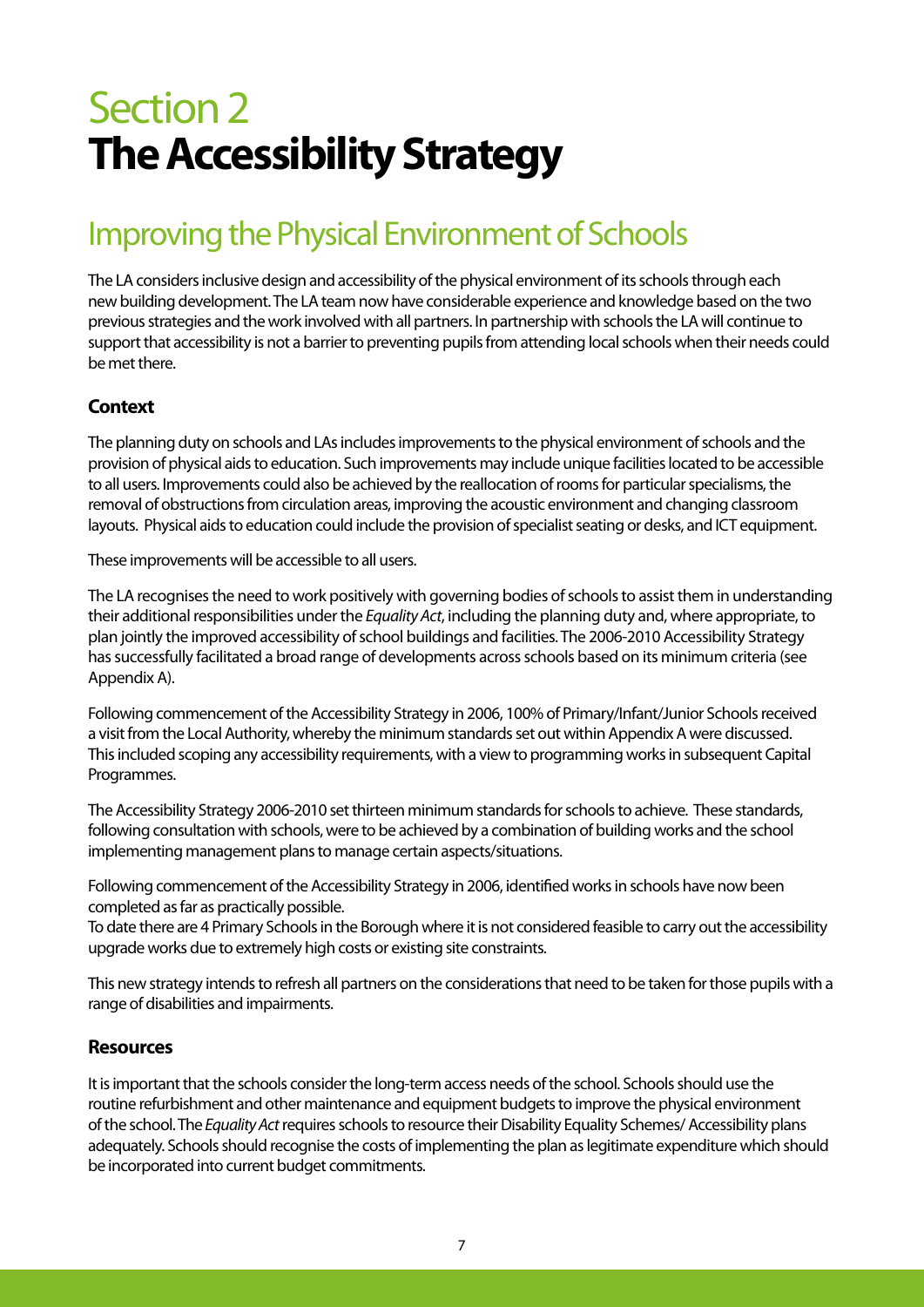Funding sources available to schools which could assist in improving access are currently extremely limited. Previous funding streams such as the Schools Access Initiative are no longer available.

*Note - The Equalities Budget for the whole Council departments for 2015/16 is £250k and is fully allocated basic on a scoring matrix and highest priority. This level of funding will drop to £100k by 2017/18, again for the whole borough. There is no other funding, other than Schools Capital Maintenance which can only address condition relating issues.* 

Schools should use the repairs and maintenance budget to maintain the standard of accessibility upgrade works already carried out.

Despite limited funding opportunities, as stated previously, the LA Team has built up considerable knowledge regarding inclusive design and accessibility to the physical environment. Schools are encouraged to utilise this source of advice when developing construction projects in their schools to ensure the project is as inclusive as possible.

#### **Proposals**

The LA will:

- ensure that any new buildings planned take full account of the needs of pupils with disabilities and, where appropriate, of other members of the community
- maintain the number of existing, accessible mainstream schools across the borough, both at primary and secondary levels, to ensure that the pupils can access education in their local community
- support and collaborate with schools in making incremental improvements to accessibility
- where possible, and within resources, consider other improvements in line with *Building Bulletin 10*2 when minimum accessibility criteria have been met
- seek the assistance and expertise of user groups and voluntary agencies to continually inform and develop the strategy

### Improving Provision and Access to the Curriculum

#### **Aim**

To provide ongoing support and advice to schools in order to:

- raise awareness of disability equality and access issues
- encourage schools to develop curriculum policies which reflect inclusive practice
- enable all pupils whatever their needs to have access to the full range of curricular and extra-curricular activities as appropriate, with a consequent effect on their achievements and progress.
- Improve the quality of teaching for pupils with special educational needs and disability (SEN/D)

#### **Context**

The new DfE National Curriculum 2013 states in Chapter 4 the following:

#### **Responding to pupils' needs and overcoming potential barriers for individuals and groups of pupils**

Teachers should take account of their duties under equal opportunities legislation that covers race, disability, sex, religion or belief, sexual orientation, pregnancy and maternity, and gender reassignment.

A wide range of pupils have special educational needs, many of whom also have disabilities. Lessons should be planned to ensure that there are no barriers to **every** pupil achieving. In many cases, such planning will mean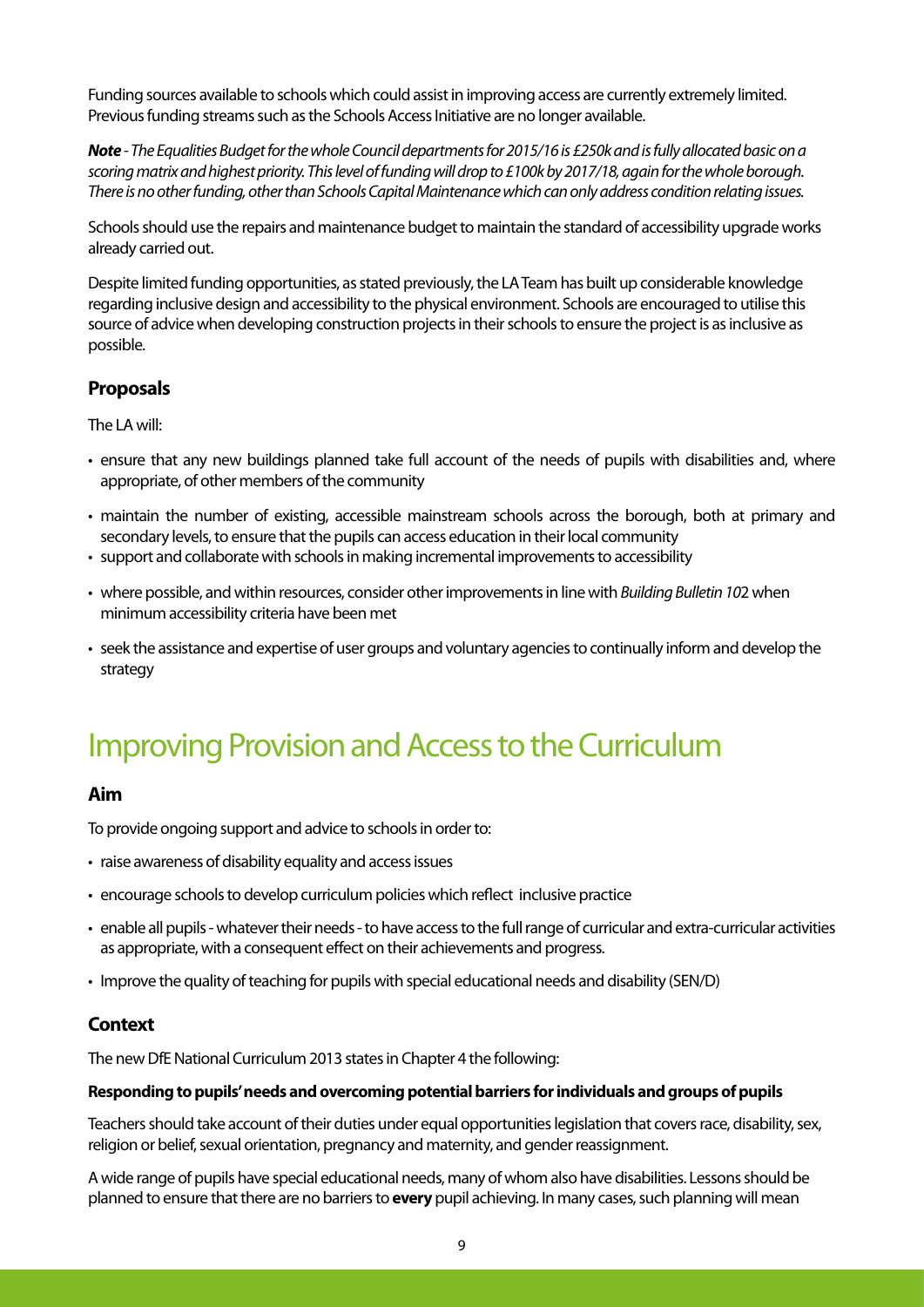that these pupils will be able to study the full national curriculum. The **SEN Code of Practice** includes advice on approaches to identification of need which can support this. A minority of pupils will need access to specialist equipment and different approaches. The SEN Code of Practice outlines what needs to be done for them.

With the right teaching, that recognises their individual needs, many disabled pupils may have little need for additional resources beyond the aids which they use as part of their daily life. Teachers must plan lessons so that these pupils can study every national curriculum subject. Potential areas of difficulty should be identified and addressed at the outset of work.

The Local Authority (LA) ensures that all advice, monitoring and support which is offered to schools supports these areas of focus for pupils with special educational needs and disabilities. Key LA services include: Education Gateshead, SEN commissioning service and Parent Partnership.

The LA is committed to the inclusion of pupils with disabilities in its mainstream schools, and has established Additionally Resourced Mainstream Schools (ARMS) for some areas of special educational needs. Appendix B

Early Years practice also promotes the development of inclusive early year's provision. All pre-school children, including those with disabilities, have access to good quality early education, from the beginning of term following their third birthday.

Regulations and guidance on off-site activities and educational visits support schools in ensuring that pupils have equal opportunities to participate in off-site educational, residential and adventurous activities.

In acknowledging that barriers to learning can be emotional as well as intellectual and physical, the LA promotes flexibility of response and a continuum of provision within its schools.

#### **Training**

There is a well-established continuing professional development programme with a clear SEND thread. Training to overcome barriers to curriculum access is embedded within this framework as identified within its strategy for school improvement. Within the governor training programme there is a strong focus on governors' responsibilities as defined within Education Acts and SEN Code of Practice.

There is guidance available for schools on SEN issues and a model Disability Equality Scheme adopted by schools with attached action plan.

Safeguarding and disabled children is included in the training for schools. Issues on bullying, discrimination, access to curriculum and communication are covered. Specialist courses on moving and handling, Makaton, intimate care are available. A separate intimate care guidance document has been produced by the LA and given out to schools.

#### **Monitoring and support**

The LA and Ofsted uses categorisation approach for schools, which incorporates judgments on how effectively schools achieve educational standards and on their level of educational inclusion. Schools will not be judged as good or outstanding unless there is evidence that they have identified and appropriately addressed access issues in teaching and learning, and inclusion within the school community and the physical environment. It is the LA's aim that increasing numbers of schools, year on year, should be judged as good or outstanding with regard to both standards and accessibility. This is monitored through the School Intervention Support Programme (SISP). All Gateshead schools can apply to do Gateshead's Inclusion Standard. This is a self-evaluation process which supports schools in identifying their evidence for inclusive practice including accessibility. A large number of schools have attained good level with some moving to outstanding. This strategy provides a focus for developments in school that will be underpinned by the principles of the Inclusion Standard.

#### **Multi-agency involvement**

The LA promotes work with other statutory and voluntary agencies as well as parents and carers in evaluating practice and proposing developments.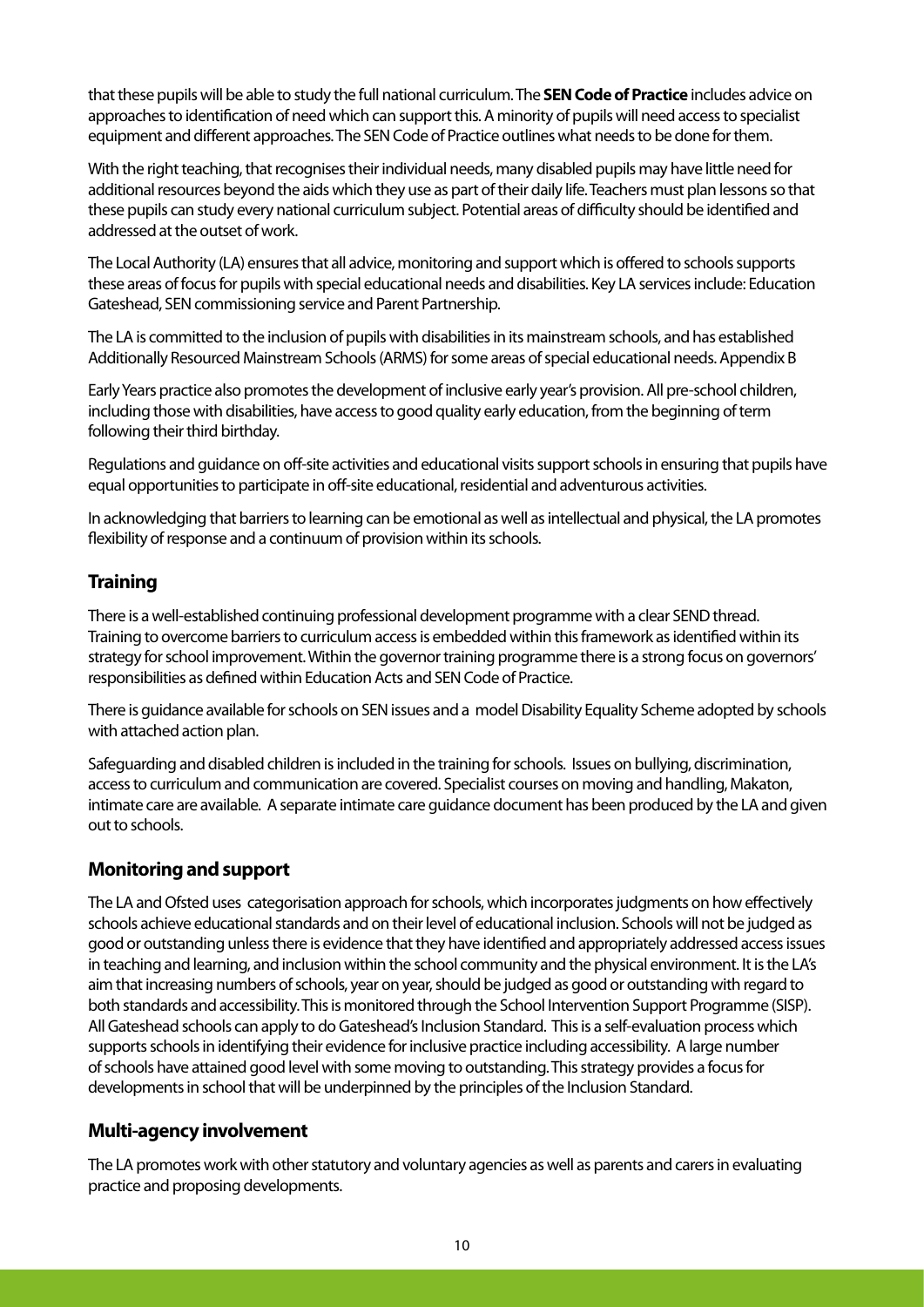#### **Proposals**

The LA will:

- make available cohesive advice and training on issues relating to the delivery of an accessible curriculum
- provide advice and guidance on access as part of its curriculum guidelines
- ensure training supports the development of teacher and support staff skills
- include accessibility within school self-evaluation documents, such as, the Inclusion Standard
- update disability equality scheme proformas/accessibility plans

### Improving the Delivery of Information

#### **Aim**

To increase awareness within schools of the importance of accessible information for pupils with special educational needs, and promote the provision and publication of appropriate advice, guidance and resource materials, especially through new technologies.

#### **Context**

The planning duty requires written information normally provided by a school to be made available to disabled pupils. Such information should take account of pupils' disabilities, as well as the preferred formats for pupils and parents; it should also be made available within a reasonable time frame. The Code of Practice for Schools from the Disability Rights Commission suggests that disabilities should include not just physical difficulties, learning difficulties, hearing &/or visual impairments, but also mental health conditions and certain medical conditions (such as epilepsy and diabetes).

Although the duty relates primarily to written information, schools will be advised to consider how other formats (for example, spoken information) could be made available to parents and pupils who have hearing and visual impairments. This could include a recognition of British Sign Language and similar formats, the use of signers at school functions, the availability of portable induction loops for use at parents' evenings and so on.

The implementation of the Disability Equality Duty requires public bodies, including schools and local authorities, to promote equality of opportunity for disabled people. They must have due regard to the need to:

- eliminate unlawful discrimination and harassment against disabled people
- promote equality of opportunity for disabled people
- promote positive attitudes towards disabled people &
- encourage disabled people to participate fully in public life.

Schools are required to report on their Disability equality schemes/Single equality plans and the outcomes for pupils.

#### **Actions**

The LA will:

- advise and update schools on specific special educational needs and disabilities
- prepare and update guidance notes for schools on making written information available in alternative formats
- make relevant in-service training programmes available to support provision for pupils with SEN/D
- update information in alternative formats relating to central processes such as statementing, reviews and admissions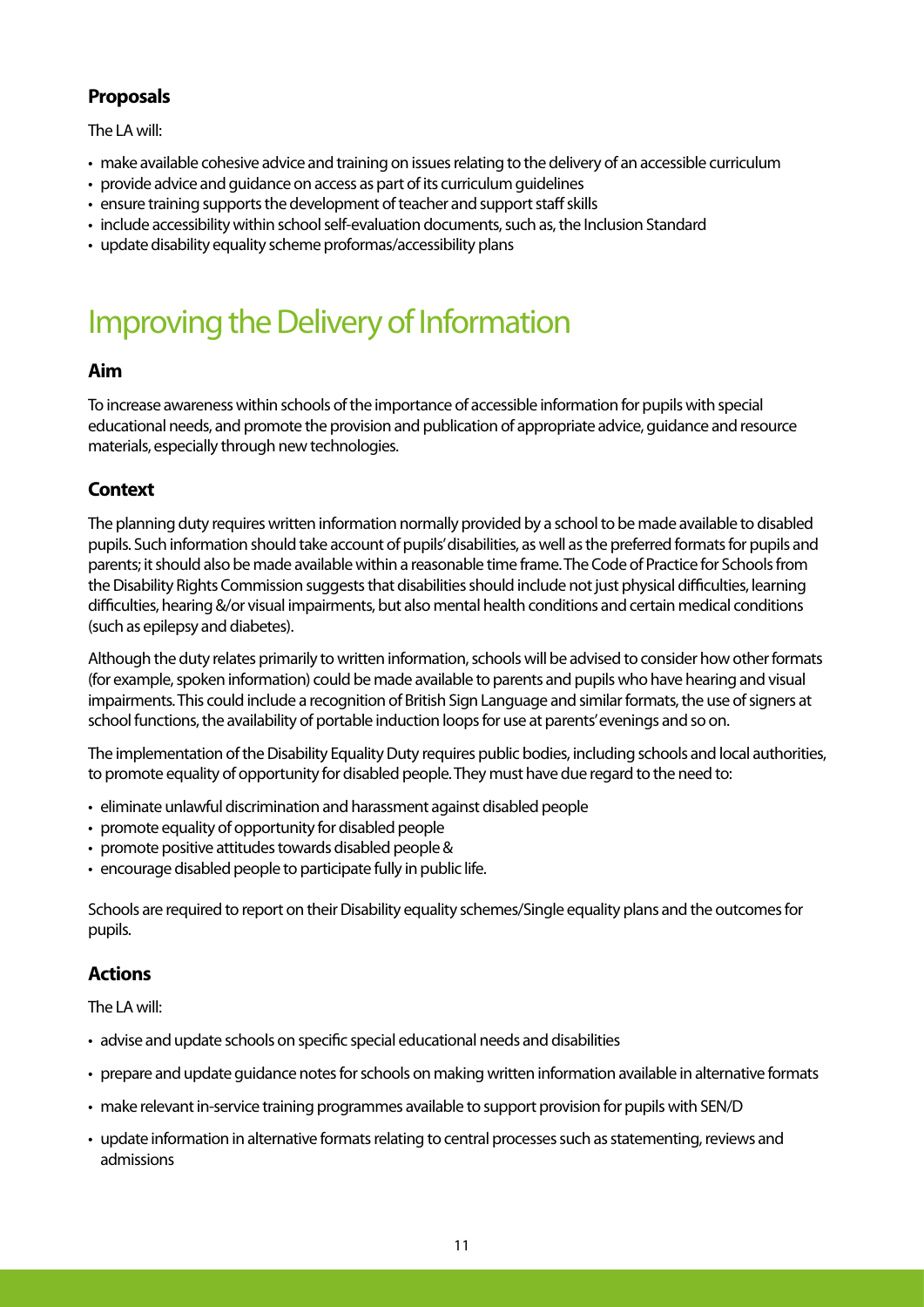- support schools in making school information and communication available in Braille and large print formats for pupils and parents with visual impairment
- provide access to sign language support for school information and communication for pupils and parents with hearing impairment
- offer support, information and training in respect of the duties under section 3 of the DDA 2005/Equality Act 2010 for schools to promote equality of opportunity for disabled people.

### Monitoring the Strategy

- 1. It will be the responsibility of named officers in the LA to ensure that the actions and targets in the proposals outlined above will be carried out and achieved in fulfillment of this strategy.
- 2. It will be the responsibility of the Inspector for SEN/Inclusion to monitor the overall implementation and effectiveness of its Accessibility Strategy.
- 3. The Inspector will fulfil specific components of the Strategy :
	- review School Accessibility Plans and Disability Schemes and/or Single Equality plans
	- provide support to the LA SEN Strategy group on accessibility issues
	- Provide reports to key groups within the council as requested.

### Recommendations

- Ensure that new building programmes maximise opportunities to provide environments to support the further development of the SEN/Inclusion Review.
- Ensure all training supports disability and safeguarding to raise expectations and meet policy guidance.
- Identify how more complex buildings can have some works, within reasonable use of the budget, to improve physical and/or curriculum access. Appendix C
- Identify opportunities, within the resources available, to enhance some programmes linked to the guidance in Appendix A
- Ensure schools have a duty to comply with the Equality Act 2010, following completion of planned works, including repair and maintenance of facilities and equipment.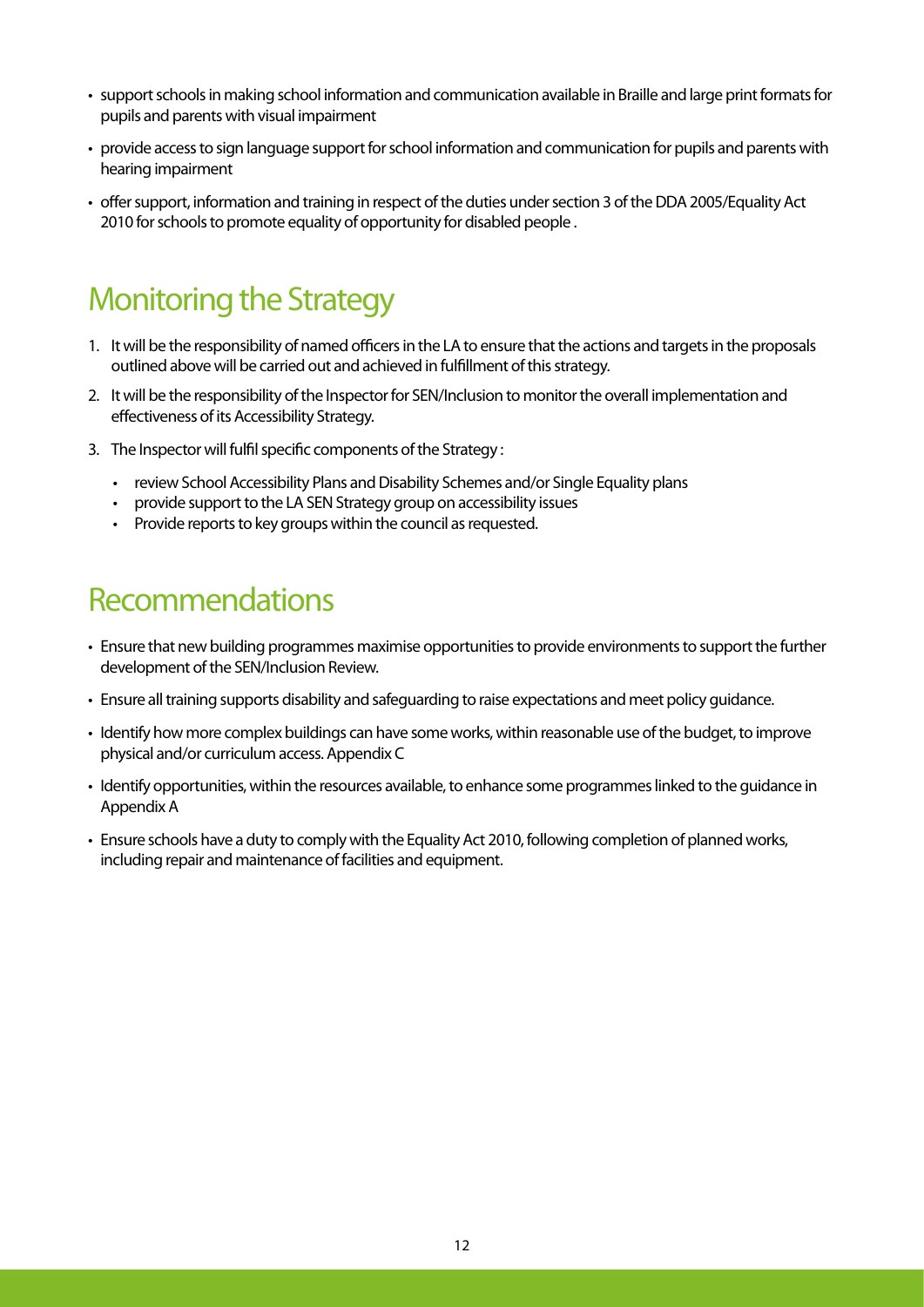### Appendix A **Accessibility criteria and standards for maintained schools** (Accessibility Strategy 2006)

In order to achieve a minimum level of accessibility by disabled pupils the LA has adopted the following criteria and descriptors. Schools will have:

- Physical environment
- One level marked and signed disabled parking bay and/or drop-off point
- Level/ramped access to main entrance and at least one additional exit
- Appropriate signage on all approaches to main entrance from parking bay/drop-off point
- Appropriate arrangements for communication at the reception desk with at least an induction loop for hearing aid users, and possibly one or more of the following aids -
	- CCTV
	- drop down counter
	- intercom
- Appropriate signage throughout the school
- Access to essential curriculum areas
- Access to at least one play area
- Access to dining facilities
- Access to disabled toilet facilities (in accordance with British Standard and Building Regulations)
- All stairs and steps to have contrast edging and dual height handrails or banisters
- Risk assessment in place to determine the means of escape
- Personal evacuation plans for every disabled pupil and staff member

#### **Other requirements**

- staff to have undertaken disability awareness training and basic inclusion training
- appropriate training to the needs of the children admitted
- appropriate equipment to ensure that most of the curriculum is accessible
- knowledge of pupils' and parents' requirements for alternative formats for written information, and their preferred means of communication

This list outlines the minimum essential elements to meet the LA's definition of an accessible school. It does not, of course, constitute a complete catalogue of all components to be considered in all schools. Some schools may have to examine their door openings, for example, to ensure that they can be used by a wheelchair user independently; others may have to buy chairs with proper back and arm support; others may find it helpful to have further portable induction loops.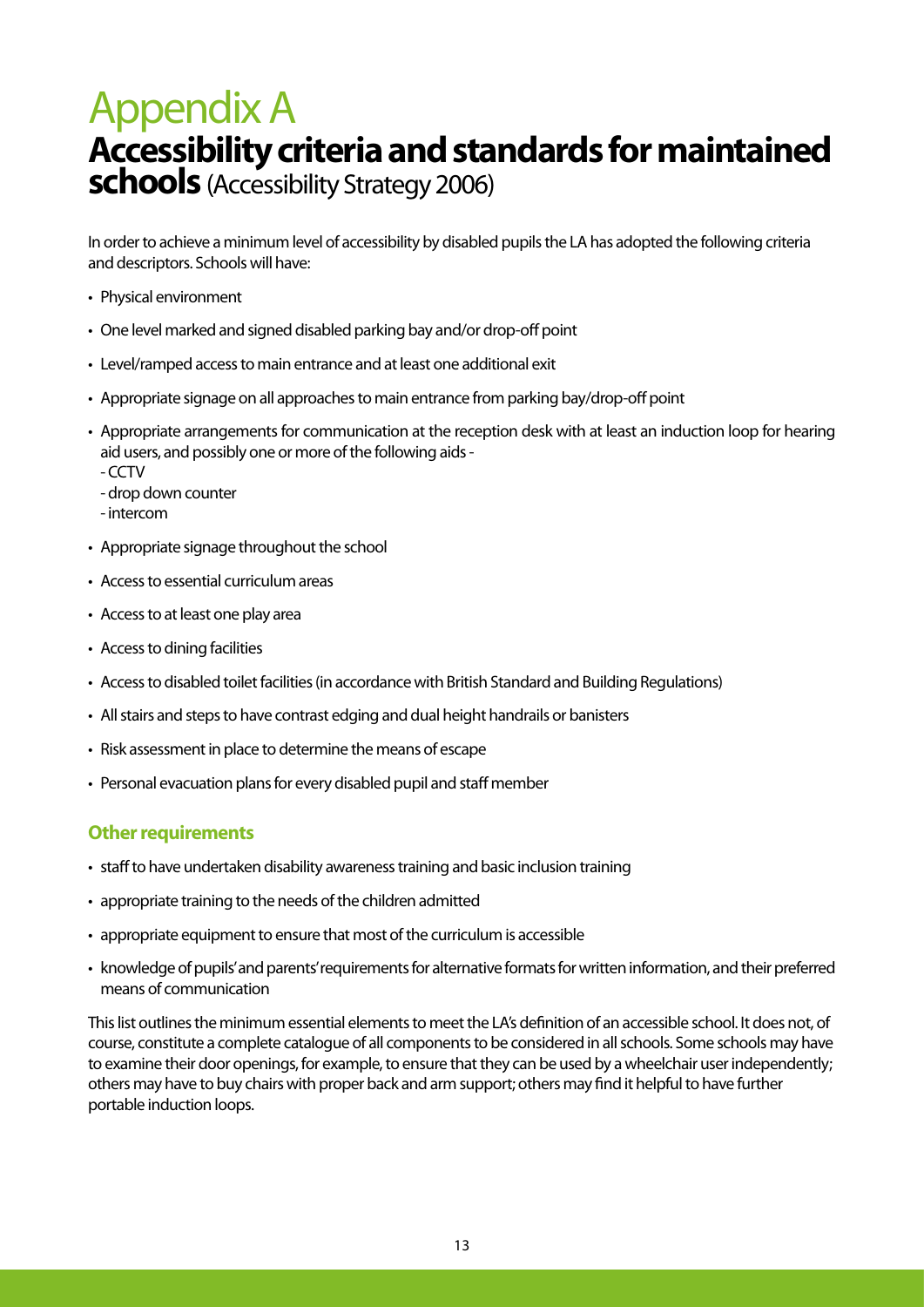# Appendix B

### **A list of primary Additionally Resourced Provision - ARMS**

| Rowlands Gill    | <b>Complex Needs</b>       | KS <sub>2</sub> |
|------------------|----------------------------|-----------------|
| High Spen        | Hearing Impairment (HI)    | EYFS/KS1/KS2    |
| St Wilfred's     | <b>Complex Needs</b>       | EYFS/KS1        |
| <b>Brandling</b> | Speech and language        | KS1/KS2         |
| Swalwell         | <b>Physical Disability</b> | EYFS/KS1/KS2    |

# Appendix C

### **Designing for Pupil's needs – A checklist for consideration**

| <b>Pupil's need</b>                        | <b>Typical support</b><br>requirements                                                                                                                                                                                                           | <b>Design Issues</b>                                                                                                                                                                                                                                                                                                                                                                                                                             | <b>Space needed in</b><br>classroom for                                                                                                                                                                                                           |  |  |
|--------------------------------------------|--------------------------------------------------------------------------------------------------------------------------------------------------------------------------------------------------------------------------------------------------|--------------------------------------------------------------------------------------------------------------------------------------------------------------------------------------------------------------------------------------------------------------------------------------------------------------------------------------------------------------------------------------------------------------------------------------------------|---------------------------------------------------------------------------------------------------------------------------------------------------------------------------------------------------------------------------------------------------|--|--|
| <b>Sensory and / or physical</b>           |                                                                                                                                                                                                                                                  |                                                                                                                                                                                                                                                                                                                                                                                                                                                  |                                                                                                                                                                                                                                                   |  |  |
| <b>Hearing</b><br>impairment HI            | Use of CCTV; HI Teaching<br>strategies; oral signing; HI<br>learning & communication<br>support;SPLG therapy & social<br>skills training; audiology & HI<br>assessment.                                                                          | Avoid distraction: low sensory stimulus and<br>subdued colours; good quality low glare<br>lighting, avoiding shadows and silhouetting;<br>good quality acoustics, low background noise;<br>visual alarms, sound-field systems, hearing<br>loops; storage & maintenance of technical aids.                                                                                                                                                        | Signing, communication<br>worker, U shaped or other<br>layout for good visibility; visual<br>aids / ICT/TV/CCTV; radio aids.                                                                                                                      |  |  |
| <b>Visual</b><br>impairment<br>VI          | VI specialist aids eg tactile<br>and visual aids, Braille, CCTV<br>viewers, ICT text magnification,<br>speech and sound output; VI<br>teaching strategies; VI support<br>by mobility training officer                                            | Good quality ambient & task lighting &<br>controls; visual contrast cues, symbols, tactile<br>trails & maps; good acoustics, low background<br>noise, speech and audio aids, sounder alarms,<br>H&S warnings; VI resource room; storage and<br>maintenance of technical aids                                                                                                                                                                     | Clear, safe uncluttered layout;<br>specialist (eq tactile and visual)<br>aids; adapted ICT                                                                                                                                                        |  |  |
| <b>Physical</b><br>disability<br><b>PD</b> | Learning and mobility<br>aids, scribe, adapted ICT,<br>communication aids, assitive<br>technology; use of hoists,<br>mobility aids; occupational,<br>physio - & hydrotherapy;<br>personal carers, nurse, medical<br>and / or health care support | Higher accessibility standards; much bulky<br>mobility equipment (independent or assisted<br>use), equipment store, storage bays off<br>corridors; H&S risk assessments: manual<br>handling; shallow pitch stairs, rest places;<br>hygiene and infection control; assisted and<br>emergency escape, evacuation lifts and safe<br>refuges; space for carers & equipment storage;<br>place for rest and respite; large equipment<br>storage spaces | Learning & communication<br>aids, adapted ICT, assistive<br>technology; scribe, assistant,<br>carers, occuptational therapist;<br>specialist adjustable height<br>FF&E equipment storage;<br>movement & circulation<br>(some bulky mobility aids) |  |  |
| Multi-sensory<br>impairment<br><b>MSI</b>  | Visual, tactile, mobility,<br>communication aids and<br>multi-sensory work; varied<br>support as needed; MSI<br>assessment, 1-1 learning and<br>behaviour work; soft play<br>room                                                                | As for HI and VI: clear, simple layout for<br>sensory wayfinding with visual, audio and<br>tactile cues; good quality non-glare lighting;<br>good qulaity room acoustics, no background<br>noise; greater use of mobility aids, hoist &<br>hydrotherapy (as PD); large store                                                                                                                                                                     | Individual or small groups,<br>with HI, VI, MSI workers;<br>practical learning aids; multi-<br>sensory work; adapted ICT &<br>access technology; flexible<br>use of FF&E                                                                          |  |  |

*Continued on next page*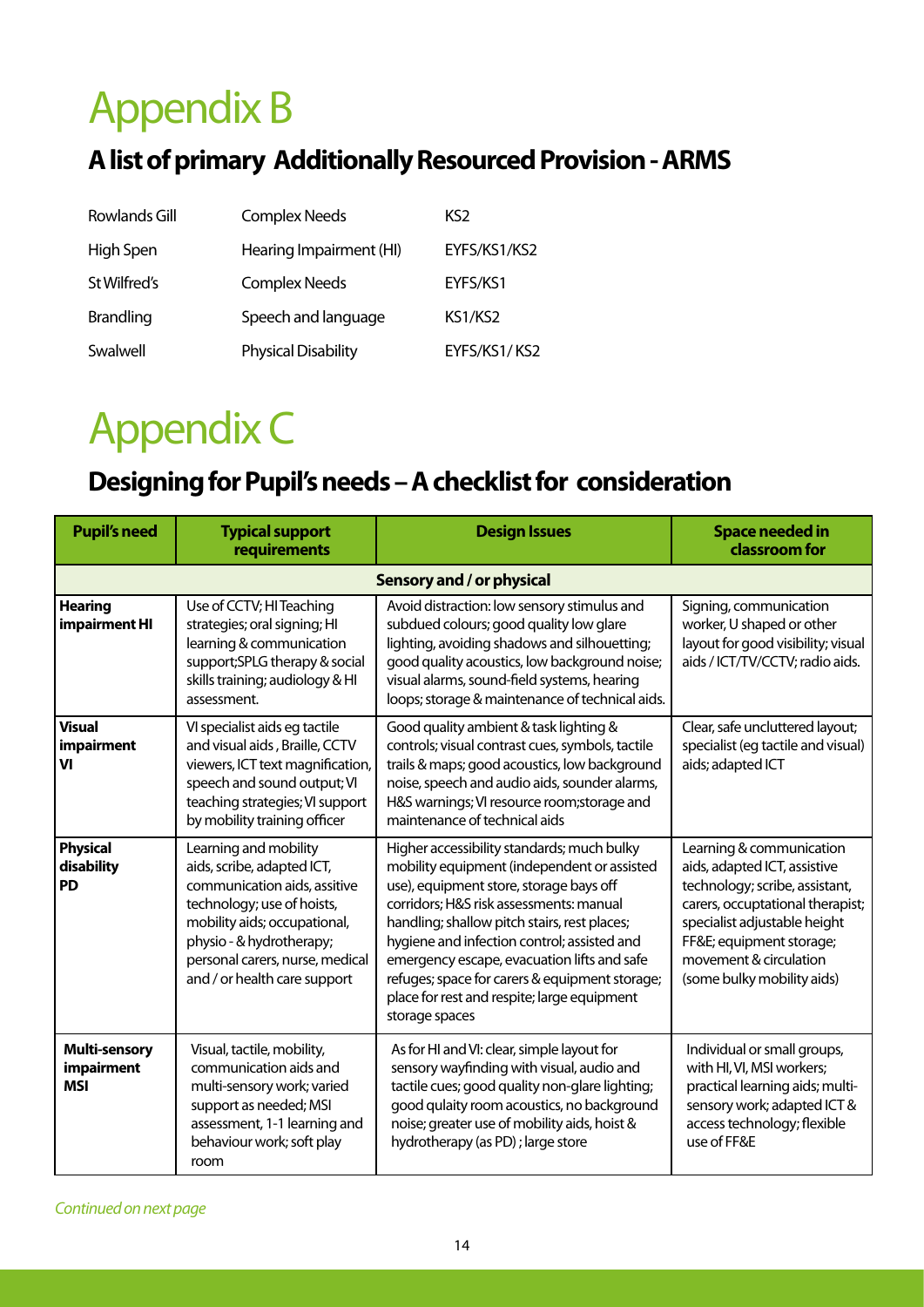| <b>Pupil's need</b>                                  | <b>Typical support</b><br>requirements                                                                                                                                         | <b>Design Issues</b>                                                                                                                                                                                                                                                                                                                                              | <b>Space needed in</b><br>classroom for                                                                                                                   |  |
|------------------------------------------------------|--------------------------------------------------------------------------------------------------------------------------------------------------------------------------------|-------------------------------------------------------------------------------------------------------------------------------------------------------------------------------------------------------------------------------------------------------------------------------------------------------------------------------------------------------------------|-----------------------------------------------------------------------------------------------------------------------------------------------------------|--|
| <b>Communication and interaction</b>                 |                                                                                                                                                                                |                                                                                                                                                                                                                                                                                                                                                                   |                                                                                                                                                           |  |
| <b>Autistic</b><br>spectrum<br>disorder ASD          | Learning and behaviour<br>support; social skills<br>programmes in class and<br>by withdrawal; specialist<br>ASD teaching approaches;<br>specialist ASD resource base           | Simple layout: calm, ordered low stimulus<br>spaces, no confusing large spaces; indirect<br>lighting, no glare subdued colours; good<br>acoustics, avoiding sudden / background<br>noise; robust materials, tamper-proof<br>elements and concealed services; possibly<br>H&S risk assessments; safe indoor and outdoor<br>places for withdrawal and to calm down. | Varying approaches;<br>structured activities using ICT<br>and FF&E position of child in<br>class; screened workstations;<br>safe quiet place to calm down |  |
| Speech,<br>language &<br>communication<br>needs SLCN | Social skills support; learning<br>and communication,<br>synthetic speech production<br>equipment, assistive<br>technology, SpLg therapy;<br>learning and behaviour<br>support | Easily understood whole school layout with<br>clear signage; good lighting, room acoustics<br>and sound insulation; sound-field systems,<br>extra ICT and associated services                                                                                                                                                                                     | Position of child in class;<br>use of signs, symbols,<br>communications aids and<br>synthetic speech production<br>equipment; SpLg therapy                |  |

| <b>Pupil's need</b>                                                    | <b>Typical support</b><br>requirements                                                                                                                                                     | <b>Design Issues</b>                                                                                                                                                                                                                                                           | <b>Space needed in</b><br>classroom for                                                                                                                                        |  |
|------------------------------------------------------------------------|--------------------------------------------------------------------------------------------------------------------------------------------------------------------------------------------|--------------------------------------------------------------------------------------------------------------------------------------------------------------------------------------------------------------------------------------------------------------------------------|--------------------------------------------------------------------------------------------------------------------------------------------------------------------------------|--|
| <b>Cognition and learning</b>                                          |                                                                                                                                                                                            |                                                                                                                                                                                                                                                                                |                                                                                                                                                                                |  |
| <b>Specific Learning</b><br>difficulty SpLd                            | 3D learning aids;<br>occupational and / or<br>physiotherapy; learning,<br>behaviour / speech &<br>language (SpLg) support                                                                  | Good acoustics for SpLg therapy; storage for<br>learning aids; SEN resource base                                                                                                                                                                                               | Learning aids, ICT; practical<br>work, flexible layouts for<br>movement work, appropriate<br>positioning of child in class                                                     |  |
| <b>Moderate</b><br>learning<br>difficulty MLD                          | SpLg therapy; learning &<br>behaviour; support; social skills<br>training                                                                                                                  | Good visibility for supervision; good acoustics<br>for SpLg; H&S risk assessments; storage for<br>resources and learning aids; SEN resource &<br>specialist base                                                                                                               | Learning aids, ICT; practical<br>work; flexible use of FF&E<br>appropriate positioning of<br>child in class                                                                    |  |
| <b>Severe learning</b><br>difficulty SLD                               | 3D learning aids; multi-sensory<br>work; adapted ICT; social skills<br>& independence training;<br>SpLg therapy; learning &<br>behaviour support; physio -,<br>occupational & hydrotherapy | Good visbility for supervision; wayfinding<br>to aid independence; good acoustics for<br>SpLg therapy; specialist SEN support; H&S<br>risk assessments; storage & use of mobility /<br>learning aids                                                                           | Multi-sensory and practical<br>activities; learning aids,<br>ICT; flexible use of FF&E<br>movement and circulation<br>(some mobility aids) additional<br>support staff         |  |
| Profound<br>& multiple<br>learning<br>difficulty PMLD                  | 3D learning aids; multi-<br>sensory work; sensory<br>impairment support; SpLg<br>therapy; occupational'<br>physio-and / or<br>hydrotherapy; medical &<br>personal care; soft play          | As SLD but more space for greater support,<br>storage and concentration of needs; higher<br>accessibility standards; intensive use of<br>mobility aids & hoists; H&S risk assessments:<br>manual handling, infection control; storage<br>and use of mobility and learning aids | Multi-sensory, practical &<br>therapy work; adapted ICT &<br>access technology; additional<br>staff; flexible use of FF&E<br>movement and circulation<br>(bulky mobility aids) |  |
| <b>Behaviour, emotional and social development</b>                     |                                                                                                                                                                                            |                                                                                                                                                                                                                                                                                |                                                                                                                                                                                |  |
| <b>Behaviour,</b><br>emotional and<br>social difficulty<br><b>BESD</b> | Behavioural, cognitive,<br>social skills support; learning<br>mentors; social workers,<br>educational psychologists,<br>mental health service<br>(CAMHS)                                   | Good sightlines, balance between privacy<br>and ease of overseeing children; secure<br>storage; robust materials, tamper proof FF&E<br>& concealed services; H&S risk assessments;<br>large spaces for social and outdoor activities                                           | Avoiding distraction and<br>conflict; varying layout (eg<br>separated or grouped tables);<br>supervision; developing social<br>skills; quiet corner                            |  |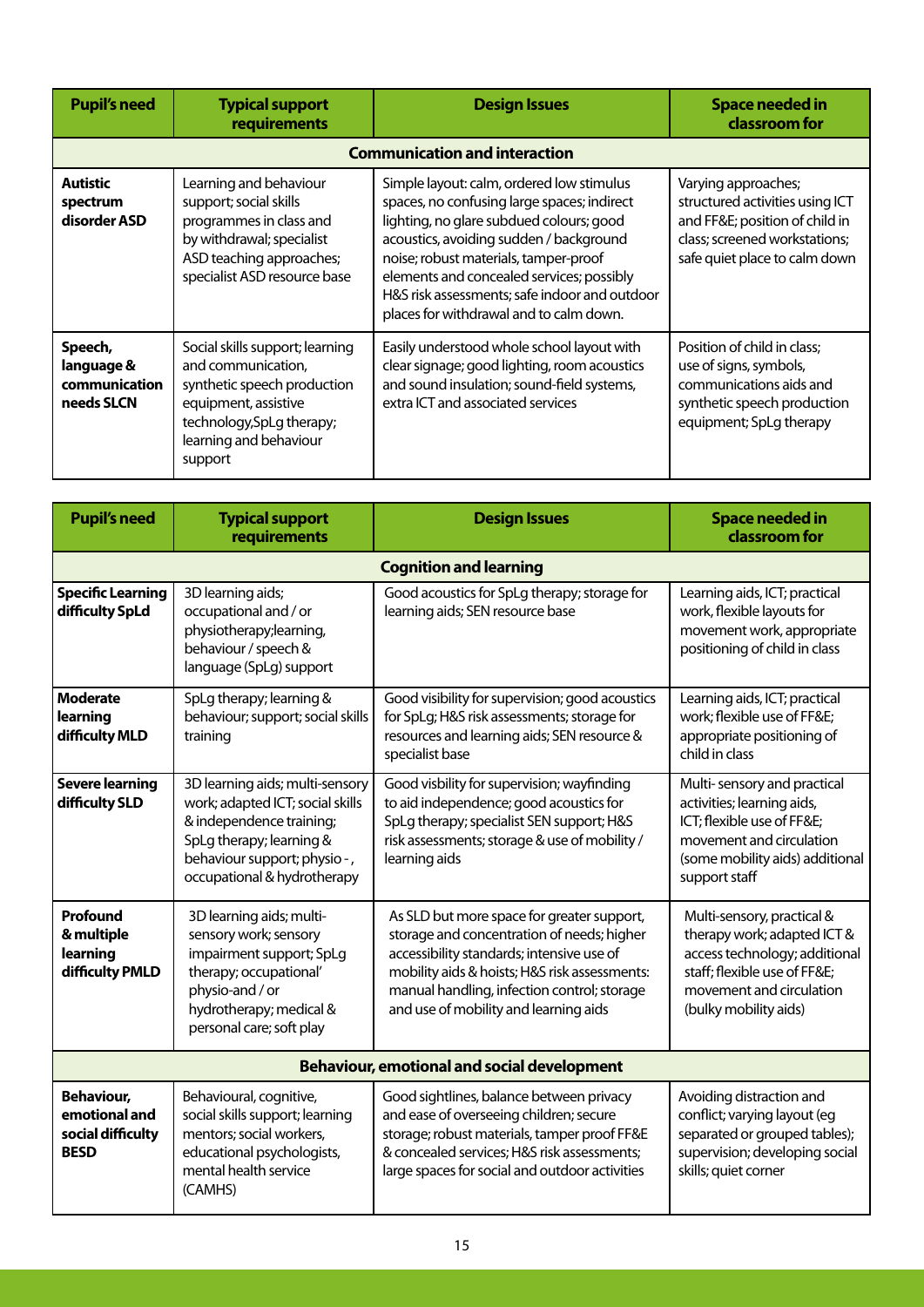